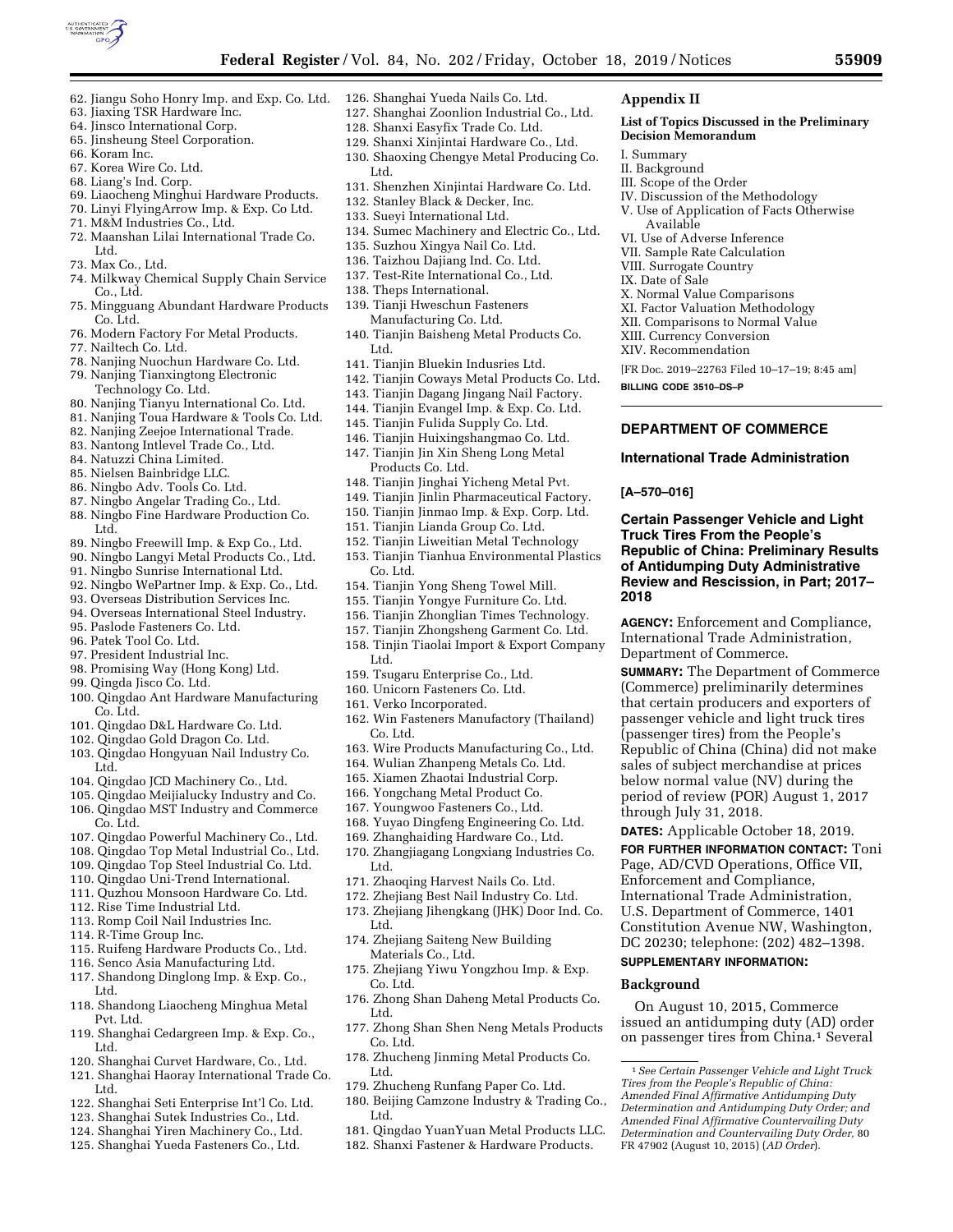interested parties requested that Commerce conduct an administrative review of the *AD Order,* and on October 4, 2018, Commerce published in the **Federal Register** a notice of initiation of an administrative review of the *AD Order* for 42 producers/exporters for the POR.2 On January 28, 2019, Commerce exercised its discretion to toll all deadlines by 40 days to account for the shutdown of the Federal government from December 22, 2018 through the resumption of operations on January 29, 2019.3 On June 10, 2019, and again on September 6, 2019, Commerce extended the time limit for completing the preliminary results of this review. The current extended deadline for completing the preliminary results of this review is October 10, 2019.4

### **Scope of the Order**

The products covered by the order are certain passenger vehicle and light truck tires from China. A full description of the scope of the order is contained in the Preliminary Decision Memorandum.5

### **Methodology**

Commerce is conducting this review in accordance with section 751(a)(1)(B) of the Tariff Act of 1930, as amended (the Act). Commerce preliminarily determines that Shandong New Continent Tire Co., Ltd.'s (New Continent) reported U.S. sales were either export price (EP) or constructed export price (CEP). We calculated EP and CEP sales in accordance with section 772 of the Act. Given that China is a non-market economy (NME) country, within the meaning of section 771(18) of the Act, Commerce calculated NV in accordance with section 773(c) of the Act.

4*See* Memoranda, ''Extension of Deadline for Preliminary Results of Antidumping Duty Administrative Review—2017–2018,'' dated June 10, 2019; and ''Extension of Deadline for Preliminary Results of Antidumping Duty Administrative Review—2017–2018,'' dated September 6, 2019.

5*See* Memorandum, ''Decision Memorandum for the Preliminary Results of the Antidumping Duty Administrative Review of Certain Passenger Vehicle and Light Truck Tires from the People's Republic of China and Rescission, in part; 2017–2018,'' dated October 10, 2019 (Preliminary Decision Memorandum).

For a full description of the methodology underlying the preliminary results of this review, *see*  the Preliminary Decision Memorandum, which is incorporated by, and hereby adopted by this notice. The Preliminary Decision Memorandum is a public document and is made available to the public via Enforcement and Compliance's Antidumping and Countervailing Duty Centralized Electronic Service System (ACCESS). ACCESS is available to registered users at *[http://access.trade.gov,](http://access.trade.gov)* and is available to all parties in the Central Records Unit, room B8024 of the main Commerce building. In addition, a complete version of the Preliminary Decision Memorandum can be found at *[http://enforcement.trade.gov/frn/.](http://enforcement.trade.gov/frn/)* The signed and the electronic versions of the Preliminary Decision Memorandum are identical in content. A list of topics included in the Preliminary Decision Memorandum is provided in Appendix I to this notice.

# **Partial Rescission of Administrative Review**

Pursuant to 19 CFR 351.213(d)(1), Commerce will rescind an administrative review, in whole or in part, if the party or parties that requested a review withdraws the request within 90 days of the publication date of the notice of initiation of the requested review. Shouguang Firemax Tyre Co., Ltd.; Shandong Wanda Boto Tyre Co., Ltd.; Bridgestone (TIANJIN) Tire Co., Ltd.; Bridgestone Corporation; Cooper (Kunshan) Tire Co., Ltd.; Fleming Limited; Guangrao Taihua International Trade Co., Ltd.; Qingdao Keter International Co., Limited; Qingzhou Detai International Trading Co., Ltd.; Shengtai Group Co., Ltd.; Shandong Guofeng Rubber Plastic Co., Ltd.; Shandong Hengyu Science & Technology Co., Ltd.; Qingdao Jinhaoyang International Co., Ltd.; Riversun Industry Limited; Haohua Orient International Trade Ltd.; Windforce Tyre Co., Limited; Tyrechamp Group Co., Limited; Macho Tire Corporation Limited; Qingdao Lakesea Tyre Co., Ltd.; Safe&Well (HK) International Trading Limited; and Triangle Tyre Co., Ltd. withdrew their respective requests for an administrative review within 90 days of the publication date of the notice of initiation.

No other parties requested an administrative review of the order with respect to the aforementioned companies. Therefore, in accordance with 19 CFR 351.213(d)(1), Commerce is rescinding this review of the AD order

on passenger tires from China with respect to the listed companies.

#### **Separate Rates**

Commerce preliminarily determines that the information placed on the record by New Continent, as well as by the other companies listed in the rate table in the ''Preliminary Results of Review'' section below, demonstrates that these companies are entitled to separate rate status. Neither the Act nor Commerce's regulations address the establishment of the rate applied to individual companies not selected for examination where Commerce limited its examination in an administrative review pursuant to section 777A(c)(2) of the Act. Commerce's practice in cases involving limited selection based on exporters accounting for the largest volume of imports has been to look to section 735(c)(5) of the Act for guidance, which provides instructions for calculating the all-others rate in a market economy investigation. Section  $735(c)(5)(A)$  of the Act instructs Commerce to use rates established for individually investigated producers and exporters, excluding any rates that are zero, *de minimis,* or based entirely on facts available in investigations. In the instant administrative review, New Continent is the only reviewed respondent that received a calculated weighted-average margin. Therefore, for the preliminary results, Commerce has preliminarily determined to assign New Continent's margin to the non-selected separate-rate companies.

In addition, Commerce preliminarily determines that certain companies have not demonstrated their entitlement to separate rate status because: (1) They withdrew their participation from the administrative review; (2) they did not rebut the presumption of *de jure* or *de facto* government control of their operations; or (3) did not timely file their separate rate application and/or certification.6 *See* Appendix II of this **Federal Register** notice for a complete list of companies not receiving a separate rate.

Commerce is treating the companies for which it did not grant separate rate status as part of the China-wide entity. Because no party requested a review of the China-wide entity, the entity is not under review, and the entity's rate (*i.e.,* 

<sup>2</sup>*See Initiation of Antidumping and Countervailing Duty Administrative Reviews,* 83 FR 50077 (October 4, 2018) (*Initiation Notice*).

<sup>3</sup>*See* Memorandum to the Record from Gary Taverman, Deputy Assistant Secretary for Antidumping and Countervailing Duty Operations, performing the non-exclusive functions and duties of the Assistant Secretary for Enforcement and Compliance, ''Deadlines Affected by the Partial Shutdown of the Federal Government,'' dated January 28, 2019. All deadlines in this segment of the proceeding have been extended by 40 days.

<sup>6</sup>*See* Memorandum, ''Antidumping Duty Administrative Review of Certain Passenger Vehicle and Light Truck Tires from the People's  $\check{\mathrm{R}}$ epublic of China: Preliminary Separate Rate Status,'' dated October 10, 2019 for a complete discussion regarding the companies preliminarily granted or not granted separate rate status.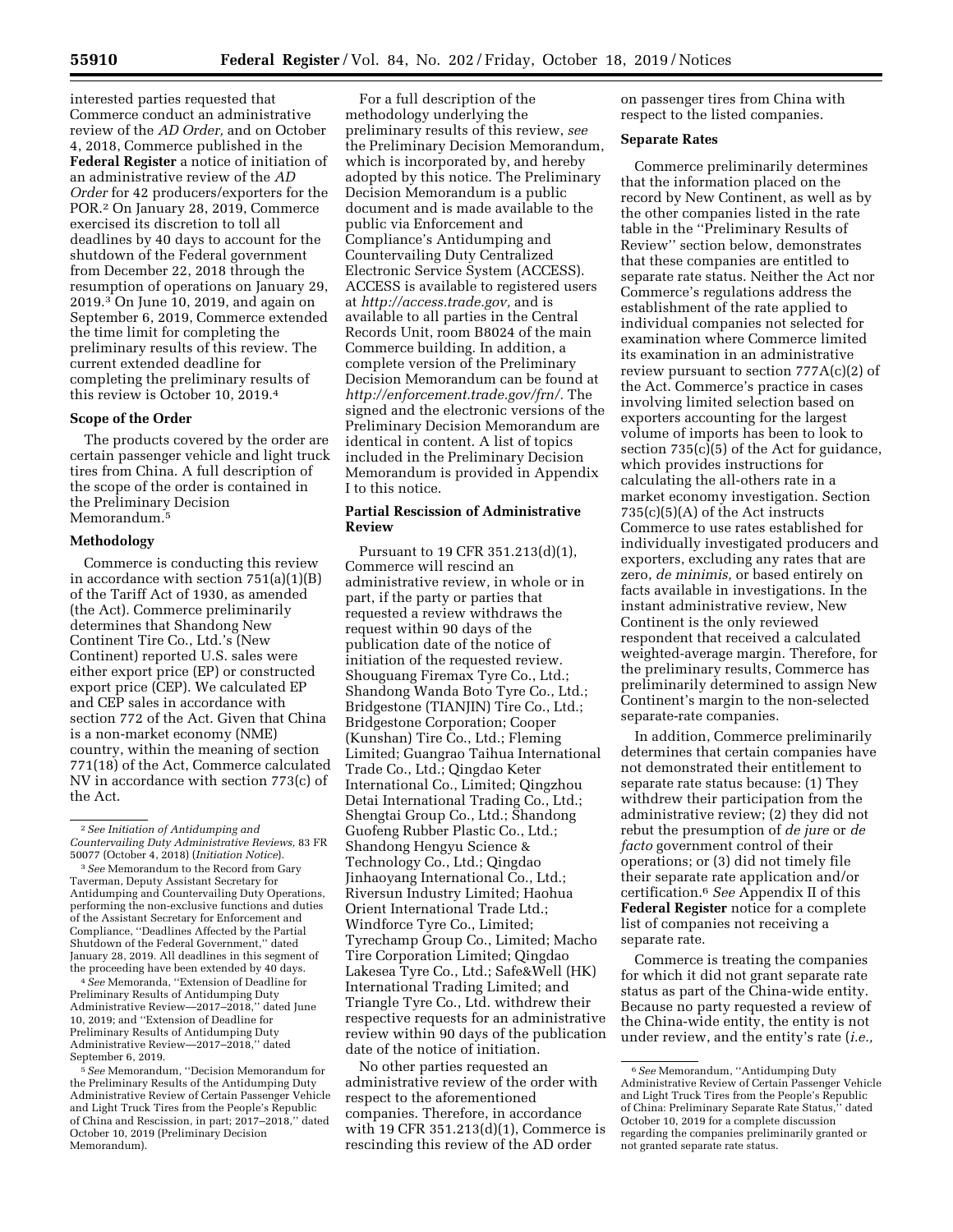87.99 percent)<sup> $7$ </sup> is not subject to change.8

# **Adjustments for Export Subsidies**

Commerce has preliminarily adjusted New Continent's U.S. price for export subsidies, pursuant to 772(c)(1)(C) of the Act.

#### **Preliminary Results of Review**

As a result of this review, we preliminarily determine the weightedaverage dumping margins rates to be:

| Exporter | Weighted-<br>average<br>dumping<br>margin<br>(percent) |
|----------|--------------------------------------------------------|
|          | 0.00                                                   |
|          | 0.00                                                   |
|          | 0.00                                                   |
|          | 0.00                                                   |
|          | 0.00                                                   |
|          | 0.00                                                   |
|          | 0.00                                                   |
|          | 0.00                                                   |
|          | 0.00                                                   |
|          | 0.00                                                   |
|          | 0.00                                                   |
|          | 0.00                                                   |
|          | 0.00                                                   |
|          | 0.00                                                   |
|          | 0.00                                                   |
|          | 0.00                                                   |
|          | 0.00                                                   |
|          | 0.00                                                   |

# **Disclosure and Public Comment**

Commerce intends to disclose to parties the calculations performed for these preliminary results of review within five days of the date of publication of this notice in the **Federal Register** in accordance with 19 CFR 351.224(b). Interested parties may submit case briefs no later than 30 days after the date of publication of these preliminary results of review.9 Rebuttal briefs may be filed no later than five days after case briefs are due, and may respond only to arguments raised in the case briefs.10 A table of contents, list of authorities used, and an executive summary of issues should accompany any briefs submitted to Commerce. The summary should be limited to five pages total, including footnotes.11

Interested parties who wish to request a hearing must submit a written request to the Assistant Secretary for Enforcement and Compliance, U.S. Department of Commerce, within 30 days after the date of publication of this notice.12 Requests should contain the party's name, address, and telephone number, the number of participants in, and a list of the issues to be discussed

8For additional information regarding Commerce's separate rate determinations, *see* the

Preliminary Decision Memorandum.

at, the hearing. Oral arguments at the hearing will be limited to issues raised in the briefs. If a request for a hearing is made, Commerce intends to hold the hearing at the U.S. Department of Commerce, 1401 Constitution Avenue NW, Washington, DC 20230, at a date and time to be determined.13 Parties should confirm by telephone the date, time, and location of the hearing two days before the scheduled date of the hearing.

All submissions, with limited exceptions, must be filed electronically using ACCESS.14 An electronically filed document must be received successfully in its entirety by Commerce's electronic records system, ACCESS, by 5 p.m. Eastern Time (ET) on the due date. Documents excepted from the electronic submission requirements must be filed manually (*i.e.,* in paper form) with the APO/Dockets Unit in Room 18022 and stamped with the date and time of receipt by 5 p.m. ET on the due date.15

Unless otherwise extended, Commerce intends to issue the final results of this administrative review, which will include the results of its analysis of issues raised in any briefs, within 120 days of publication of these preliminary results of review, pursuant to section  $751(a)(3)(A)$  of the Act.

#### **Assessment Rates**

Upon issuance of the final results of this review, Commerce will determine, and CBP shall assess, antidumping duties on all appropriate entries covered by this review.16 Commerce intends to issue assessment instructions to CBP 15 days after the publication date of the final results of this review. For each individually examined respondent in this review whose weighted-average dumping margin in the final results of review is not zero or *de minimis (i.e.,*  less than 0.5 percent), Commerce intends to calculate importer-specific assessment rates, in accordance with 19 CFR 351.212(b)(1).17 Where the respondent reported reliable entered values, Commerce intends to calculate importer-specific *ad valorem*  assessment rates by aggregating the amount of dumping calculated for all U.S. sales to the importer, and dividing this amount by the total entered value of the sales to the importer.18 Where the importer did not report entered values, Commerce intends to calculate an importer-specific assessment rate by

<sup>7</sup>*See AD Order,* 80 FR at 47906.

<sup>9</sup>*See* 19 CFR 351.309(c)(ii).

<sup>10</sup>*See* 19 CFR 351.309(d).

<sup>11</sup>*See* 19 CFR 351.309(c)(2), (d)(2).

<sup>12</sup>*See* 19 CFR 351.310(c). 13*See* 19 CFR 351.310(d). 14*See generally* 19 CFR 351.303. 15 *Id.* (for general filing requirements); *see also Antidumping and Countervailing Duty Proceedings: Electronic Filing Procedures; Administrative Protective Order Procedures,* 76 FR 39263 (July 6, 2011).

<sup>16</sup>*See* 19 CFR 351.212(b)(1).

<sup>17</sup>*See Antidumping Proceedings: Calculation of the Weighted Average Dumping Margin and Assessment Rate in Certain Antidumping Proceedings: Final Modification,* 77 FR 8101 (February 14, 2012) (*Final Modification*). 18*See* 19 CFR 351.212(b)(1).